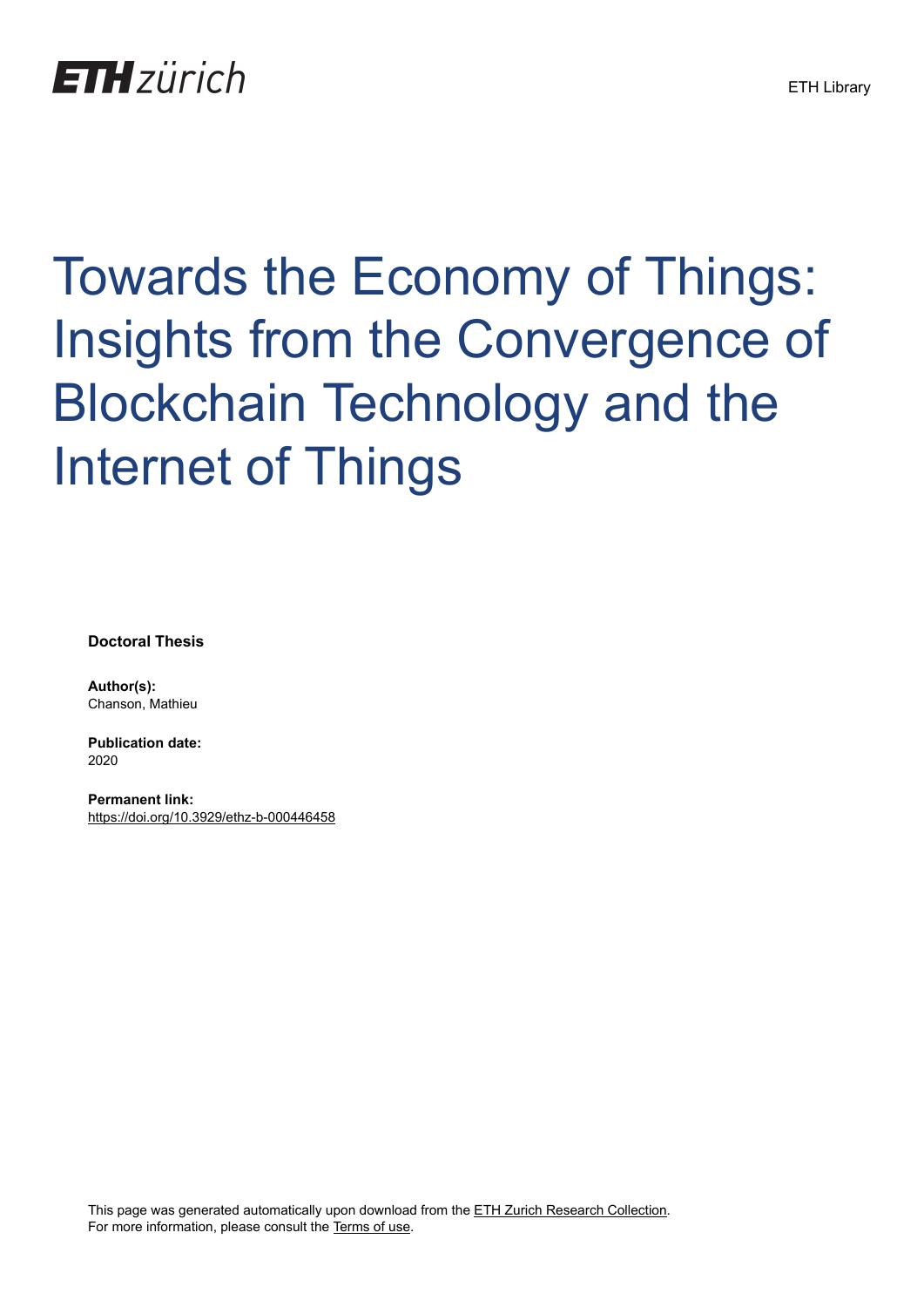**DISS. ETH NO. 26910**

### **Towards the Economy of Things: Insights from the Convergence of Blockchain Technology and the Internet of Things**

A dissertation submitted to attain the degree of

DOCTOR OF SCIENCES of ETH ZURICH (Dr. sc. ETH Zurich)

presented by

Mathieu Chanson

MSc. ETH Physics

born on January 23, 1991 Citizen of Zurich

accepted on the recommendation of Prof. Dr. Elgar Fleisch, examiner Prof. Dr. Frédéric Thiesse, co-examiner Ass.-Prof. Dr. Felix Wortmann, co-examiner

#### **2020**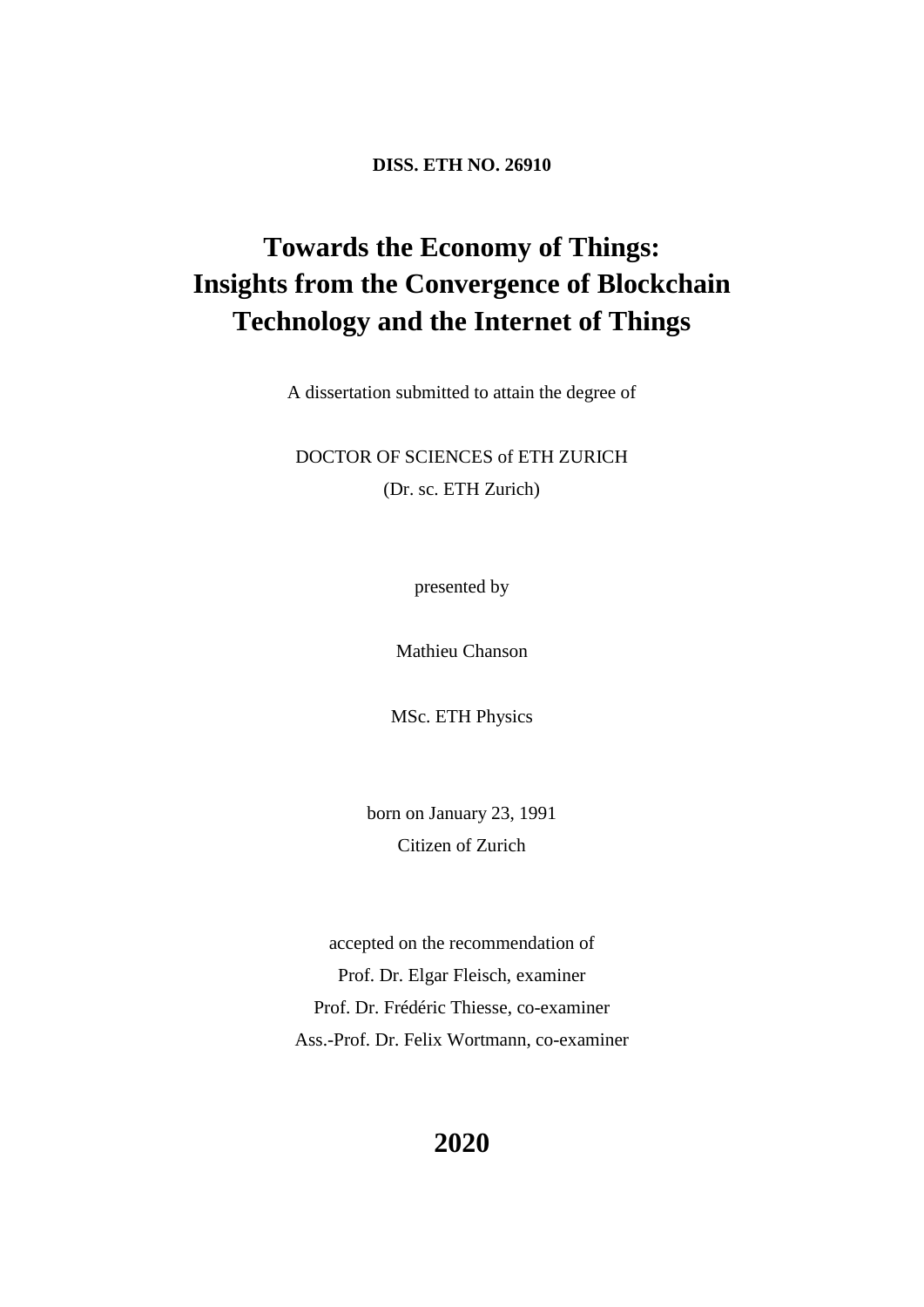## *Abstract*

Over the last decades, the Internet of Things (IoT) has emerged as a vision of the computer of the 21st century, in which virtually any computing device could be connected to the Internet. Recently, this vision of ubiquitous computing has started to become reality and billions of connected things are deployed today, from smart home devices to cars to industrial machinery. For the coming years ahead, the number of these connected devices is projected to continue to grow at a rapid speed. The current stage of the IoT is characterized by the focus on things which are simply *connected* to the Internet and *generate data* which, in turn, enables new products, services and business models. Recently, technological progress has shifted the focus towards *interconnected* things which can *interpret data*, leading to an enhanced vision for the IoT called the Economy of Things (EoT). The EoT refers to a world in which IoT devices become increasingly intelligent things that are acting as autonomous agents in an economic system, instead of simply sensing, processing and exchanging data. In this context, devices are interconnected, exchanging data directly between each other in a peer-to-peer network, and intelligent in the sense that they can analyze available data and leverage this information to make decisions autonomously. A great showcase for an EoT application is the idea of robo-taxis, which autonomously drive around, spot passengers or parking options and settle payments with them, decide which workshops to go to for repairs and save money to buy an additional version of themselves, meaning another robo-taxi for the fleet.

The vision of the EoT is nurtured by technological developments which could build the infrastructural foundation for broader decentralization and disintermediation. In particular, a broad range of research scholars and practitioners alike argue that blockchain technology is a promising means to strengthen existing tendencies of disintermediation and build the technological foundation for the EoT. In this context, especially relevant properties of blockchains are the possibility to transact value (e.g., via cryptocurrencies) or incorporate business logic (e.g., via smart contracts) in an automated manner independent of intermediaries. In fact, the decentralized nature of blockchain technology allows trustless interactions and makes it possible to use a blockchain as a shared, secure computing platform between distrustful or anonymous agents. Ultimately, this enables commercial activities between unknown agents, humans or things, which is the fundamental basis of an EoT. Widely discussed use cases are, for example, machine-to-machine coordination and sensor data markets, where sensor devices sell data autonomously based on a set of economic rules. While blockchain technology has been widely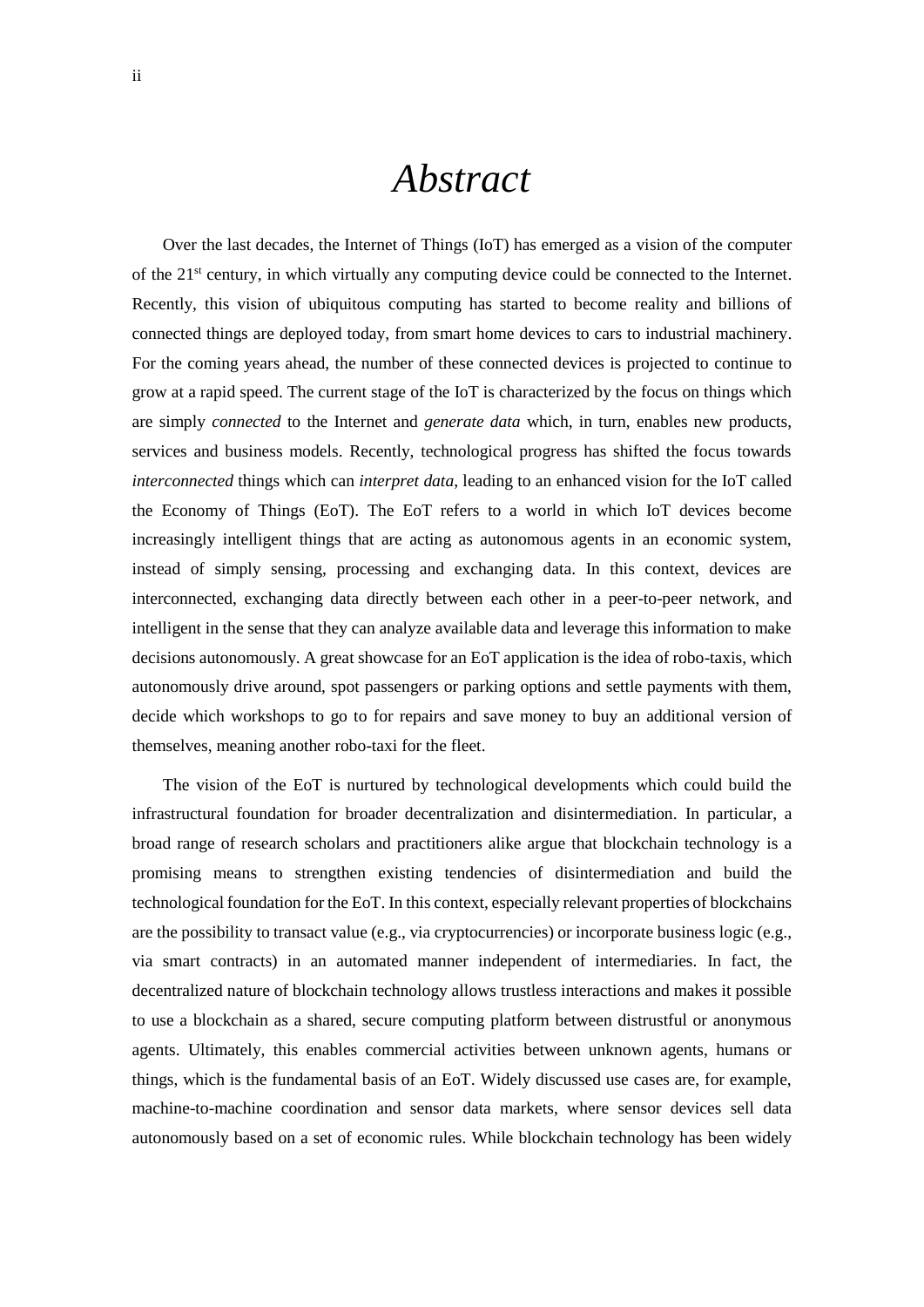cited as a promising contender to pave the way towards an EoT, the existing body of knowledge that substantiates these claims is still in its infancy.

In this dissertation, we explore the role of blockchain technology as a potential infrastructure layer for such a visionary EoT. In particular, we concentrate on two fundamental and related aspects regarding this enquiry. First, we focus on the role of blockchain-based decentralized applications (DApps) for the EoT. The basis for all actions in the decentralized ecosystem of an EoT is trustworthy data. In particular, as things become more autonomous and base complex decisions on data they have acquired from other potentially unknown sources, it is essential that such data be reliable. As many IoT systems handle especially sensitive personal or enterprise information, preserving the privacy during storage and exchange of such data is particularly relevant. Consequently, we investigate how DApps can facilitate the reliable gathering and exchange of IoT data in a privacy-preserving manner and under what circumstances blockchain technology might or might not help to achieve this. For this, we conduct a comprehensive design science study, and develop an instantiation of a sensor data protection system which is tested in a four-month field test with 100 participating cars.

Second, we focus on the underlying system of decentralized finance (DeFi) which supports the development of DApps. While DApps might enable foundational applications for the EoT, only DeFi provides the financial infrastructure to turn things into economic agents. To date, DeFi has led to a number of basic and more complex financial products, of which blockchain-based fundraising has received the largest adoption. In fact, this mechanism is often used to fund the development of DApps and is responsible for a large amount of all investments made towards the whole blockchain ecosystem. Consequently, we examine the mechanism of blockchain-based fundraising and study particularly how investors leverage available information for their decisions. For this, we collect and analyze the financial data as well as information from discussion forums and microblogs for 95 successful fundraises. As such, this dissertation contributes to the emerging stream of literature on blockchain technology and its application in the context of the EoT. In particular, we develop a set of core design guidelines for DApps to facilitate the purposeful implementation of systems for IoT sensor data protection. Furthermore, we enrich these guidelines to form a holistic design theory and explicitly reflect the role of blockchain technology for the realization of individual components. Additionally, we present first analyses on the relevance of different information types for investors that fund the development of DApps. We synthetize our results and deduce relevant learnings for both research and practice and, finally, conclude with the limitations of this work and an outlook on future research.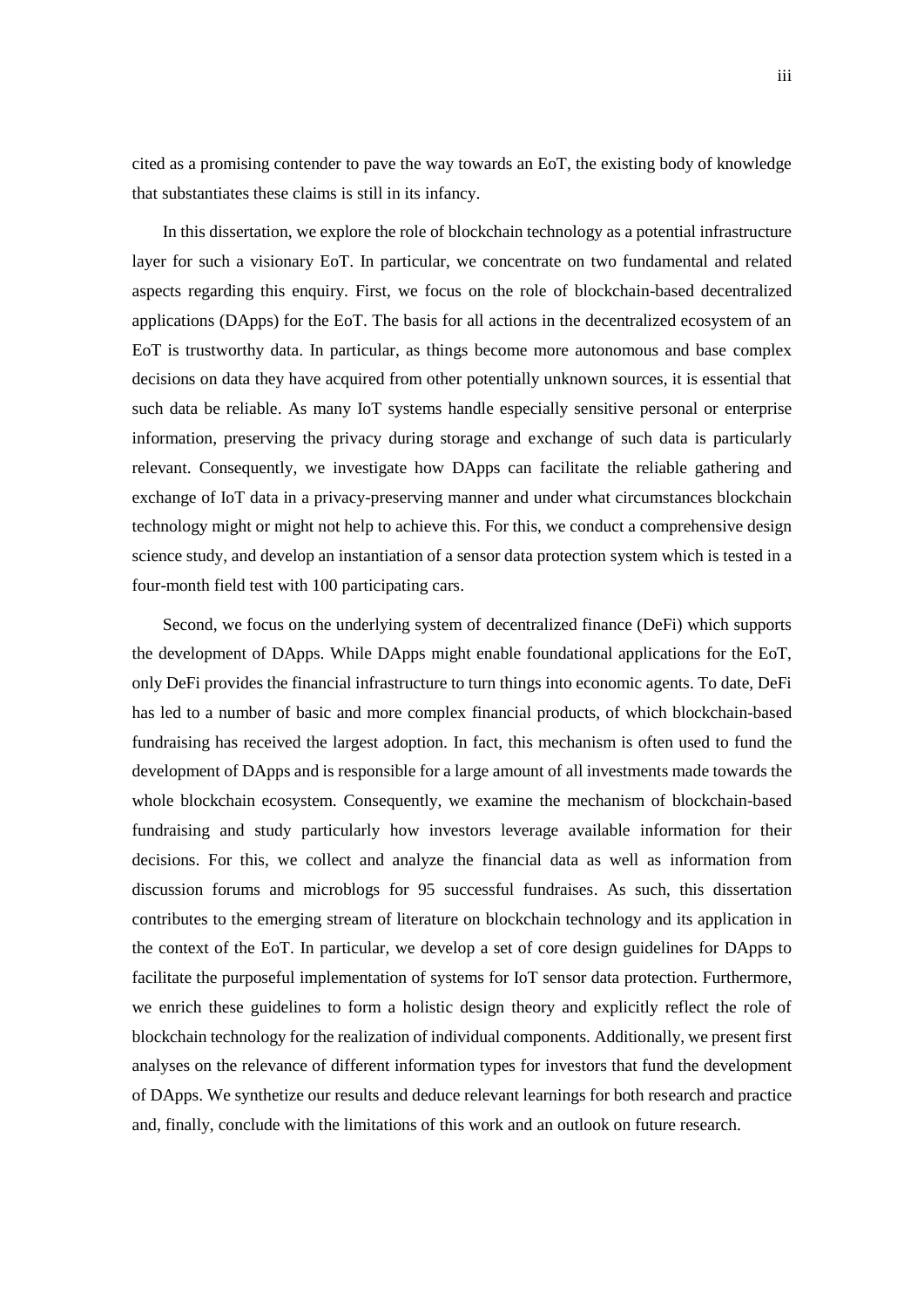## *Zusammenfassung*

Über die letzten Jahrzehnte hat sich das Internet der Dinge, aus dem Englischen Internet of Things (IoT), als eine Vision des Computers des 21. Jahrhunderts herausgebildet, in der praktisch jedes Computer-Gerät mit dem Internet verbunden wird. In den letzten Jahren ist diese Vision Realität geworden und Milliarden von vernetzten Dingen werden heute eingesetzt, von intelligenten Heimgeräten über Autos bis hin zu Industriemaschinen. Für die kommenden Jahre wird prognostiziert, dass die Zahl dieser vernetzten Geräte weiterhin mit rasanter Geschwindigkeit wachsen wird. Die gegenwärtige Phase des IoT ist gekennzeichnet durch Dinge, die einfach *mit dem Internet verbunden* sind und *Daten erzeugen*, welche wiederum neue Produkte, Dienstleistungen und Geschäftsmodelle ermöglichen. In letzter Zeit hat der technologische Fortschritt den Schwerpunkt vermehrt auf *miteinander verbundene* Dinge verlagert, die *Daten interpretieren* können, was zu einer erweiterten Vision des IoT geführt hat, die im Englischen als Economy of Things (EoT) bezeichnet wird. Die EoT bezieht sich auf eine Welt, in der IoT-Geräte zu immer intelligenteren Dinge werden, die als autonome Agenten in einem Wirtschaftssystem agieren, anstatt einfach nur Daten zu erfassen, zu verarbeiten und auszutauschen. In diesem Zusammenhang sind die Geräte miteinander verbunden, tauschen Daten direkt untereinander in einem Peer-to-Peer-Netzwerk aus und sind in dem Sinne intelligent, dass sie verfügbare Daten analysieren und diese Informationen nutzen können, um autonome Entscheidungen zu treffen. Ein gutes Beispiel für eine EoT-Anwendung ist die Idee von Robo-Taxis, die autonom umherfahren, Passagiere oder Parkmöglichkeiten ausfindig machen und Zahlungen abwickeln, entscheiden, welche Werkstätten sie für Reparaturen aufsuchen, und Geld sparen, um eine zusätzliche Version von sich selbst zu kaufen, also ein weiteres Robo-Taxi für die eigene Flotte.

Die Vision des EoT wird von technologischen Entwicklungen getrieben, welche die grundlegende Infrastruktur für eine vermehrte Dezentralisierung bilden könnten. Ein breites Spektrum von Forschern und Praktikern argumentiert, dass die Blockchain Technologie ein vielversprechendes Mittel ist, um bestehende Tendenzen der Dezentralisierung zu verstärken und die technologische Grundlage für das EoT zu schaffen. In diesem Zusammenhang sind besonders relevante Eigenschaften von Blockchains die Möglichkeiten, Geld auszutauschen (z.B. über Kryptowährungen) oder Geschäftslogik abzuwickeln (z.B. über intelligente Verträge) und zwar automatisiert und unabhängig von Intermediären. Tatsächlich erlaubt die dezentrale Natur der Blockchain Technologie Interaktionen ohne Vertrauen in die beteiligten Parteien und macht es möglich, eine Blockchain als gemeinsame, sichere Computerplattform zwischen misstrauischen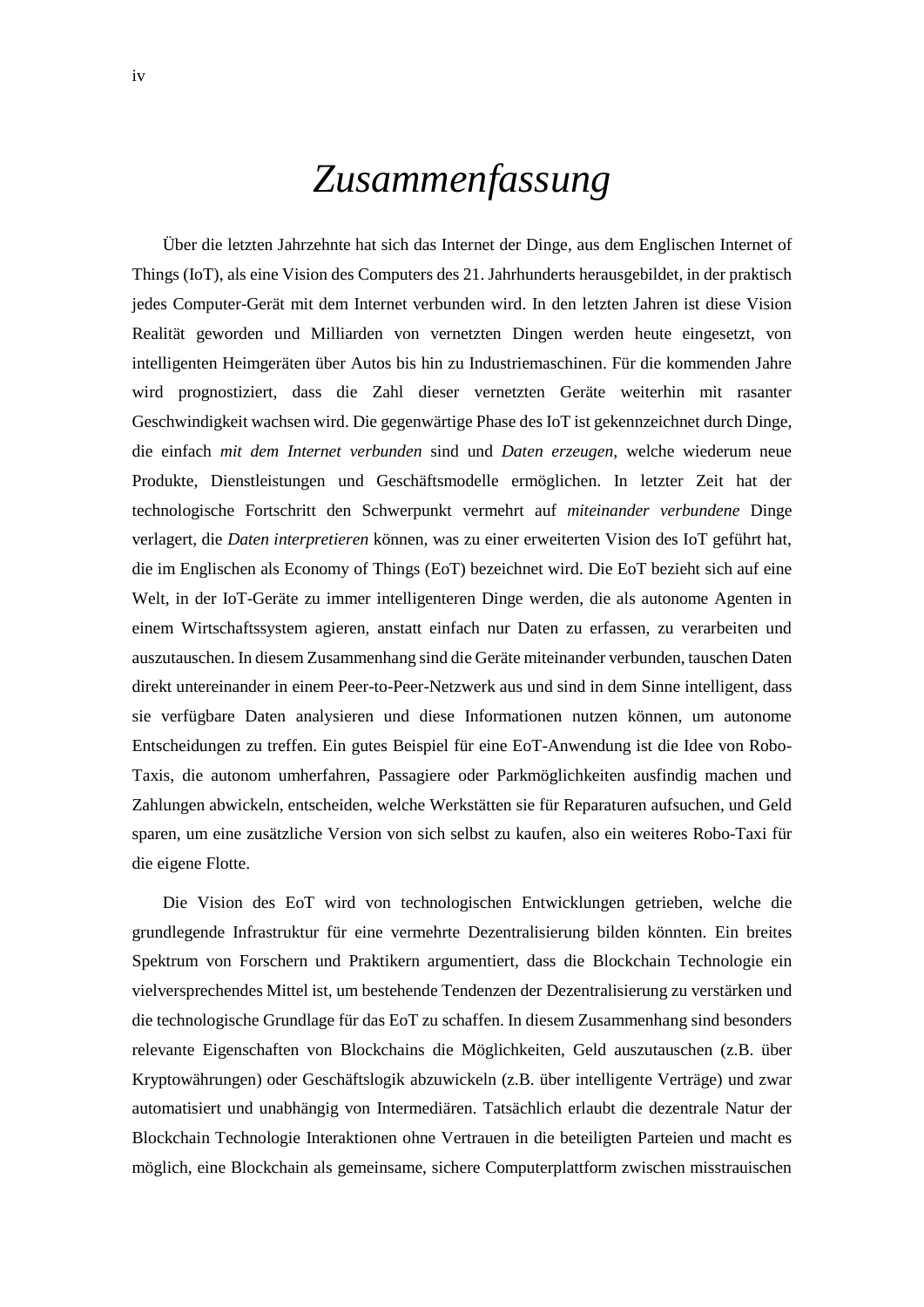oder anonymen Agenten zu nutzen. Letztendlich ermöglicht dies kommerzielle Aktivitäten zwischen unbekannten Agenten, Menschen oder Dingen, was die fundamentale Grundlage einer EoT ist. Breit diskutierte Anwendungsfälle sind z.B. die Koordination von Maschinen untereinander oder Sensordatenmärkte, bei denen Sensoren auf der Grundlage einer Reihe wirtschaftlicher Regeln autonom Daten verkaufen. Während das Potential der Blockchain Technologie für die Infrastruktur einer EoT weithin als gross angesehen wird, sind wissenschaftliche Studien, welche diese Aussagen belegen, noch in den Anfängen.

In dieser Dissertation untersuchen wir die Rolle der Blockchain Technologie als potenzielle Infrastruktur für eine solche visionäre EoT. Insbesondere konzentrieren wir uns dabei auf zwei grundlegende und verwandte Aspekte. Erstens fokussieren wir uns auf die Rolle von Blockchainbasierten dezentralen Anwendungen, im Englischen Decentralized Applications (DApps) genannt, für die EoT. Die Grundlage für alle Handlungen im dezentralisierten Ökosystem einer EoT sind vertrauenswürdige Daten. Insbesondere je autonomer Dinge agieren und je komplexere Entscheidungen sie treffen, basierend auf Daten aus potenziell unbekannten Quellen, desto wichtiger ist es, dass diese Daten vertrauenswürdig sind. Da viele IoT-Systeme besonders sensible persönliche oder geschäftliche Informationen verarbeiten, ist die Wahrung der Privatsphäre bei der Speicherung und beim Austausch solcher Daten besonders relevant. Daher untersuchen wir, wie DApps die zuverlässige Sammlung und den Austausch von IoT-Daten unter Wahrung der Privatsphäre ermöglichen können und unter welchen Umständen die Blockchain Technologie dabei helfen kann oder nicht. Dazu führen wir eine umfassende wissenschaftliche Design Studie durch und entwickeln ein Sensordaten-Schutzsystem, das in einem viermonatigen Feldtest mit 100 teilnehmenden Fahrzeugen getestet wird.

Zweitens konzentrieren wir uns auf das dezentrale Finanzsystem, aus dem Englischen Decentralized Finance (DeFi), das die Entwicklung von DApps unterstützt. Während DApps grundlegende Anwendungen für die EoT ermöglichen könnten, bietet nur DeFi die finanzielle Infrastruktur, um Dinge zu Wirtschaftsakteuren zu machen. Bis heute hat DeFi zu einer Reihe grundlegender und komplexerer Finanzprodukte geführt, von denen die Blockchain-basierte Unternehmensfinanzierung am meisten benutzt wurde. Dieser Mechanismus wird häufig zur Finanzierung der Entwicklung von DApps eingesetzt und ist für einen Grossteil aller Investitionen verantwortlich, die in das gesamte Blockchain-Ökosystem geflossen sind. Folglich untersuchen wir den Mechanismus der Blockchain-basierten Unternehmensfinanzierung und erforschen insbesondere, wie Investoren verfügbare Informationen für ihre Entscheidungen nutzen. Dazu sammeln und analysieren wir die Finanzdaten sowie Informationen aus online Diskussionsforen und Mikroblogs für 95 erfolgreiche Finanzierungsrunden. Damit leistet diese Dissertation einen Beitrag zur Literatur über die Blockchain Technologie und ihre Anwendung im Kontext des EoT.